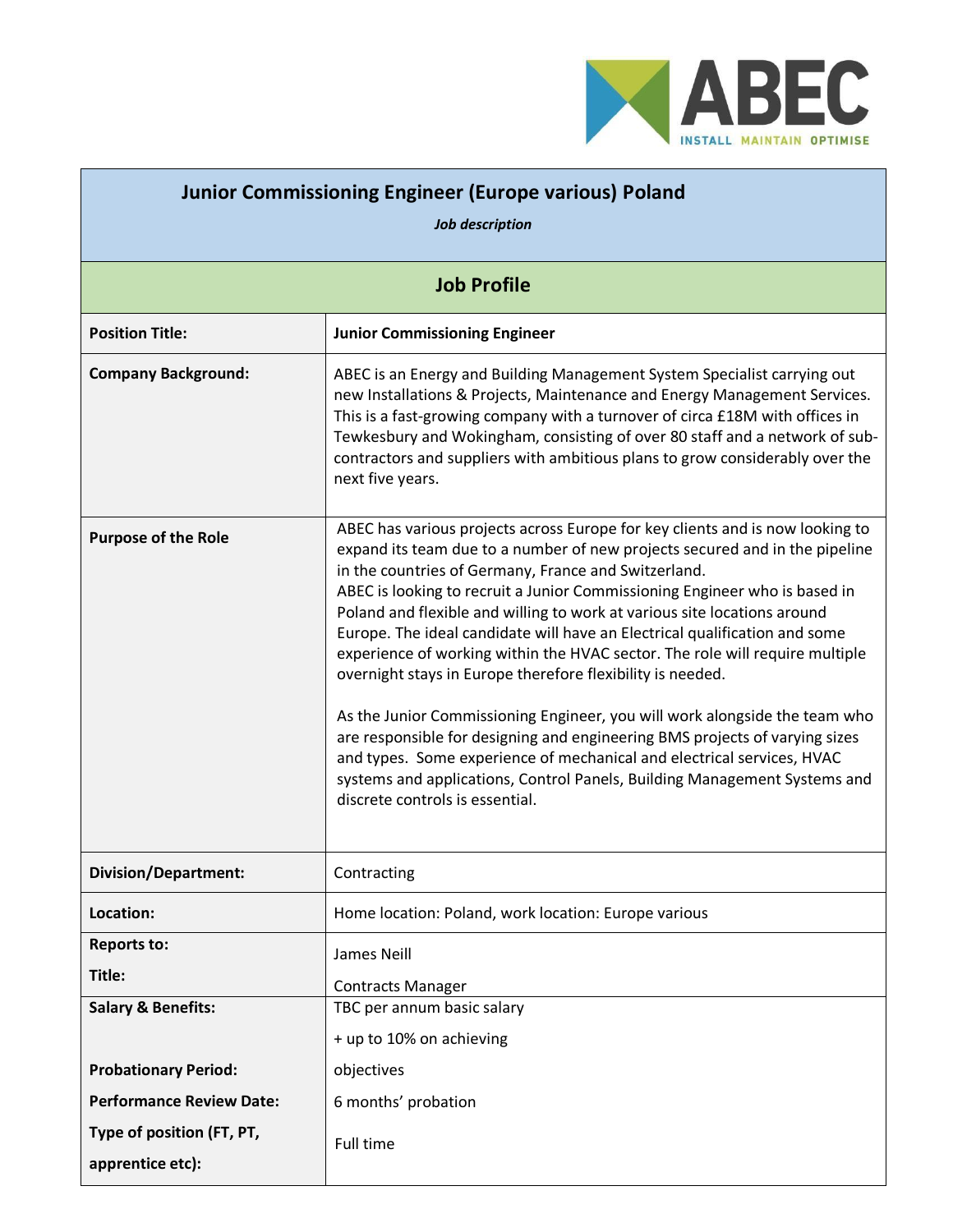

| <b>Hours of work:</b>                                |                                                                                                                                                                                                                                                                                                                                                                                                                                                                                                                                                                                                                                                                                                                                                                                                                                                                                                                                                                                                                                                                                                                                                                                                                                                                                              | 40 hours per week (Monday - Friday).                                                                                                                                    |
|------------------------------------------------------|----------------------------------------------------------------------------------------------------------------------------------------------------------------------------------------------------------------------------------------------------------------------------------------------------------------------------------------------------------------------------------------------------------------------------------------------------------------------------------------------------------------------------------------------------------------------------------------------------------------------------------------------------------------------------------------------------------------------------------------------------------------------------------------------------------------------------------------------------------------------------------------------------------------------------------------------------------------------------------------------------------------------------------------------------------------------------------------------------------------------------------------------------------------------------------------------------------------------------------------------------------------------------------------------|-------------------------------------------------------------------------------------------------------------------------------------------------------------------------|
| My duties and responsibilities in this position are: |                                                                                                                                                                                                                                                                                                                                                                                                                                                                                                                                                                                                                                                                                                                                                                                                                                                                                                                                                                                                                                                                                                                                                                                                                                                                                              |                                                                                                                                                                         |
| ➤<br>➤<br>➤<br>➤<br>➤<br>➤                           | Work alongside the team to carry out work to a high standard, on-site pre-commissioning / final<br>commissioning of Building Management Systems and associated technologies. The team are responsible in<br>the demonstration and hand over of fully operational systems for acceptance by the customer.<br>Be part of the team carrying out internal and external factory acceptance testing of control panels,<br>including demonstrations, witnessing and customer training.<br>Ensure health and safety procedures and standards are followed on site. Ensure all Health and safety<br>documentation is filed, maintained and updated on site.<br>Be part of the team carrying out tasks associated with the design of a Building Management System,<br>including application engineering, control panel design / approval, operation and maintenance manuals,<br>software, computer aided design, factory acceptance testing, graphics and commissioning.<br>The team are responsible in ensuring tasks are accurately recorded on timesheets. Provide regular progress<br>updates / engineers reports to project managers. Ensure any issues / delays are recorded and<br>communicated to project managers.<br>To undertake any other duties as requested by senior staff within ABEC. |                                                                                                                                                                         |
| <b>Results required for this position:</b>           |                                                                                                                                                                                                                                                                                                                                                                                                                                                                                                                                                                                                                                                                                                                                                                                                                                                                                                                                                                                                                                                                                                                                                                                                                                                                                              |                                                                                                                                                                         |
|                                                      | n/a                                                                                                                                                                                                                                                                                                                                                                                                                                                                                                                                                                                                                                                                                                                                                                                                                                                                                                                                                                                                                                                                                                                                                                                                                                                                                          |                                                                                                                                                                         |
|                                                      | <b>Standards required for this position:</b>                                                                                                                                                                                                                                                                                                                                                                                                                                                                                                                                                                                                                                                                                                                                                                                                                                                                                                                                                                                                                                                                                                                                                                                                                                                 |                                                                                                                                                                         |
| 1.<br>3.<br>4.<br>5.                                 | I will always demonstrate the ABEC Core Values.<br>2. I will continually strive to achieve my objectives.<br>I will always be a strong advocate for ABEC.                                                                                                                                                                                                                                                                                                                                                                                                                                                                                                                                                                                                                                                                                                                                                                                                                                                                                                                                                                                                                                                                                                                                    | I will adhere to the highest standards of ethical and professional behaviour.<br>I will role model and adhere to the policies and procedures I create for the business. |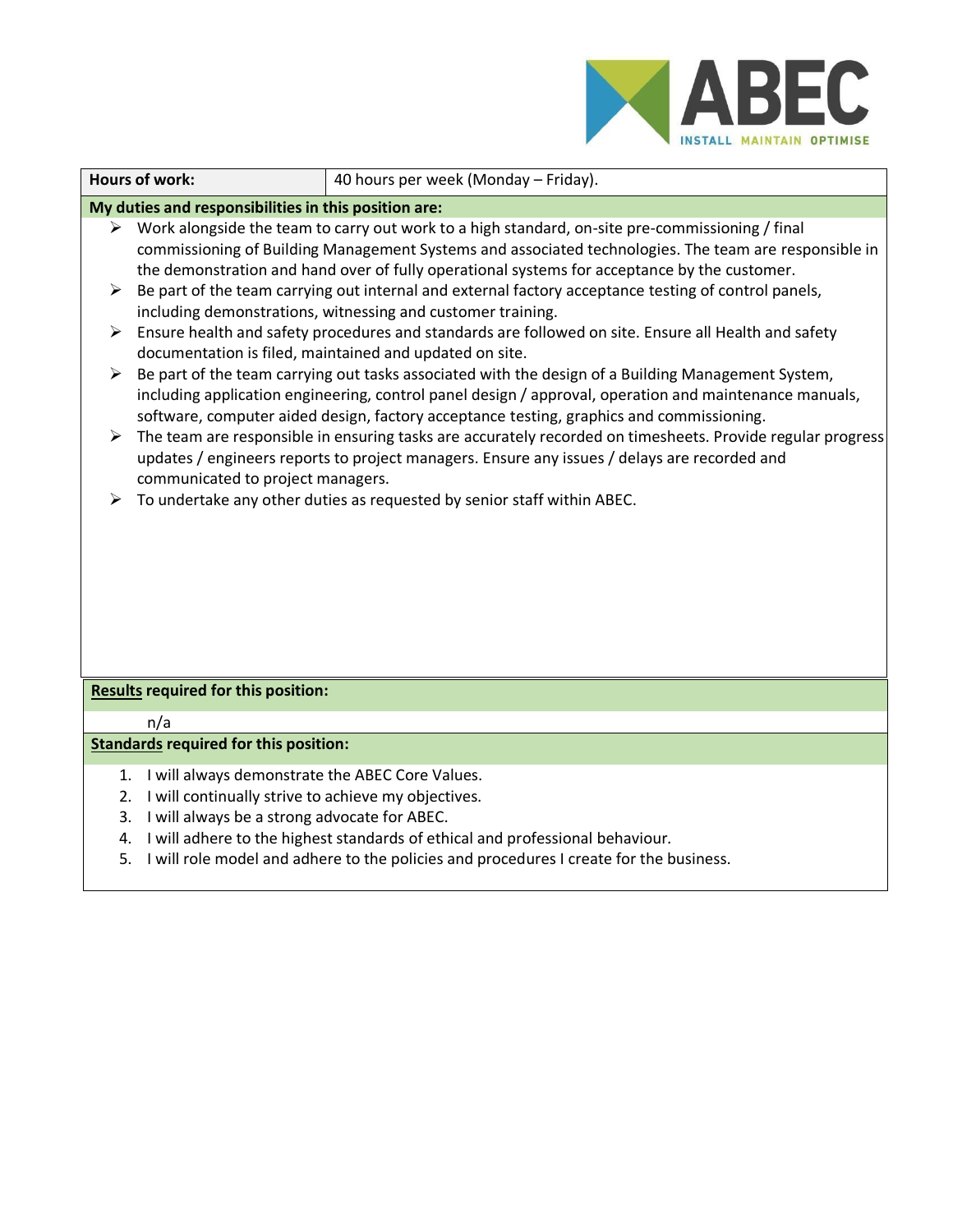

## **I have the following skills and qualifications needed for this position:**

- Degree or equivalent: Chemical Engineering, Electrical Engineering, Engineering, Science, Technical, Heating, Plumping, HVAC or equivalent.
- Electrical qualification
- Some experience of working within a BMS Commissioning Engineer environment.
- Excellent written & verbal communication skills
- Capable of working on own initiative and as an effective team member
- Competent computer skills and able to work with MS Excel, Word, Outlook and PDF readers to a basic level.
- Driving License
- Customer focused approach
- Flexible to travel all over Europe

## **Other/special requirements for this position:**

n/a